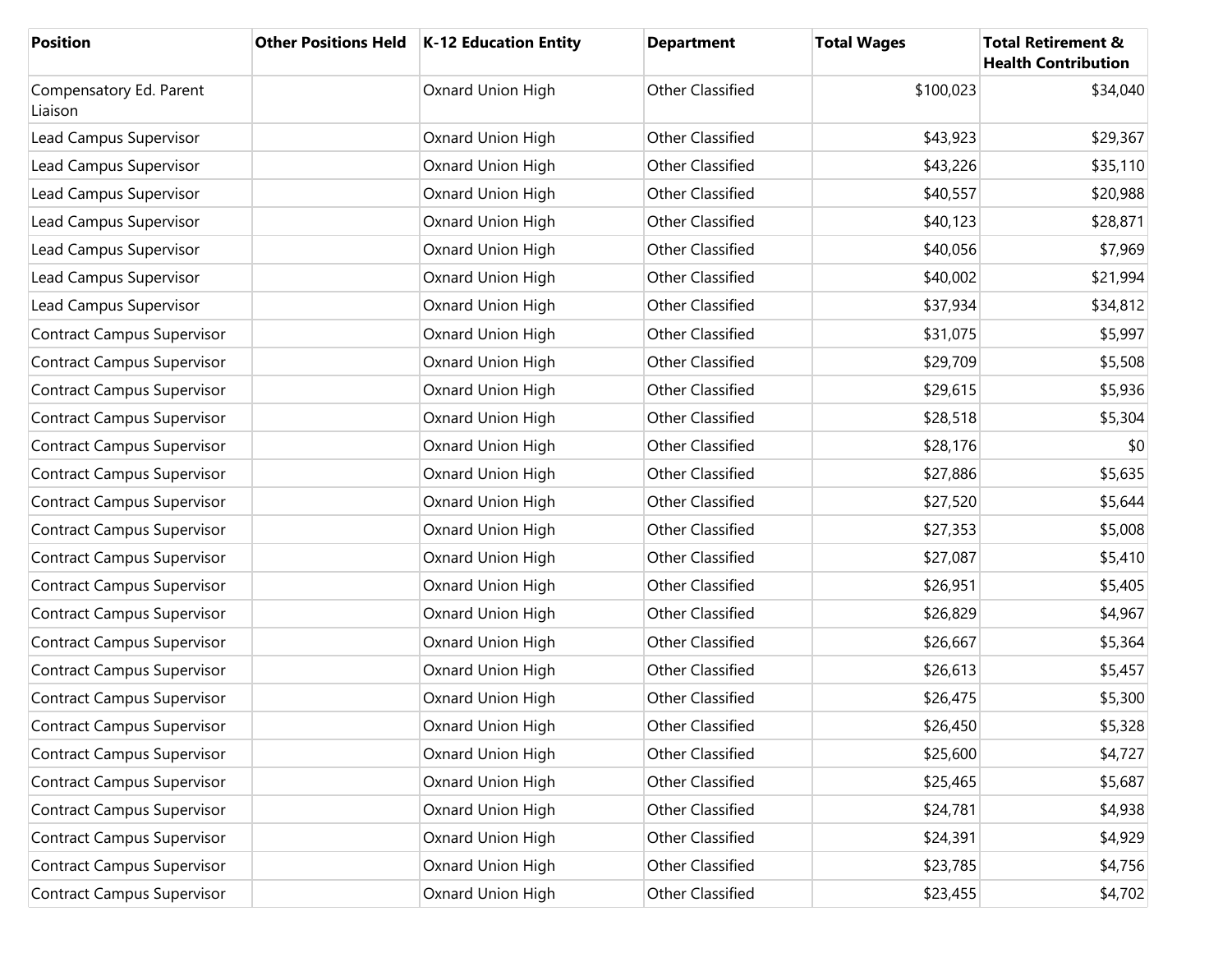| <b>Contract Campus Supervisor</b> | Oxnard Union High | <b>Other Classified</b> | \$23,003 | \$4,626  |
|-----------------------------------|-------------------|-------------------------|----------|----------|
| <b>Contract Campus Supervisor</b> | Oxnard Union High | <b>Other Classified</b> | \$22,587 | \$4,514  |
| Walk On Coach                     | Oxnard Union High | Other Classified        | \$22,497 | \$0      |
| Speech & Language Path. Asst.     | Oxnard Union High | Other Classified        | \$22,381 | \$11,114 |
| <b>Contract Campus Supervisor</b> | Oxnard Union High | <b>Other Classified</b> | \$22,357 | \$4,480  |
| <b>Contract Campus Supervisor</b> | Oxnard Union High | <b>Other Classified</b> | \$21,986 | \$4,351  |
| <b>Contract Campus Supervisor</b> | Oxnard Union High | <b>Other Classified</b> | \$21,886 | \$4,352  |
| <b>Contract Campus Supervisor</b> | Oxnard Union High | Other Classified        | \$21,332 | \$4,271  |
| <b>Contract Campus Supervisor</b> | Oxnard Union High | <b>Other Classified</b> | \$20,982 | \$4,172  |
| <b>Contract Campus Supervisor</b> | Oxnard Union High | <b>Other Classified</b> | \$20,976 | \$4,164  |
| <b>Contract Campus Supervisor</b> | Oxnard Union High | <b>Other Classified</b> | \$20,557 | \$4,118  |
| <b>Contract Campus Supervisor</b> | Oxnard Union High | Other Classified        | \$20,508 | ( \$196) |
| <b>Contract Campus Supervisor</b> | Oxnard Union High | <b>Other Classified</b> | \$19,394 | \$3,882  |
| <b>Contract Campus Supervisor</b> | Oxnard Union High | <b>Other Classified</b> | \$17,187 | \$4,749  |
| <b>Contract Campus Supervisor</b> | Oxnard Union High | <b>Other Classified</b> | \$17,044 | \$3,355  |
| <b>Contract Campus Supervisor</b> | Oxnard Union High | Other Classified        | \$17,025 | \$2,655  |
| <b>Contract Campus Supervisor</b> | Oxnard Union High | <b>Other Classified</b> | \$16,650 | \$2,655  |
| Custodial Substitute              | Oxnard Union High | Other Classified        | \$16,386 | \$0      |
| <b>Contract Campus Supervisor</b> | Oxnard Union High | <b>Other Classified</b> | \$16,199 | \$4,424  |
| <b>Contract Campus Supervisor</b> | Oxnard Union High | Other Classified        | \$15,997 | \$3,155  |
| <b>Contract Campus Supervisor</b> | Oxnard Union High | Other Classified        | \$15,928 | \$3,183  |
| <b>Contract Campus Supervisor</b> | Oxnard Union High | Other Classified        | \$15,568 | \$3,117  |
| <b>Contract Campus Supervisor</b> | Oxnard Union High | <b>Other Classified</b> | \$14,226 | \$3,582  |
| <b>Contract Campus Supervisor</b> | Oxnard Union High | Other Classified        | \$13,253 | \$2,642  |
| Walk On Coach                     | Oxnard Union High | <b>Other Classified</b> | \$12,880 | \$0      |
| <b>Contract Campus Supervisor</b> | Oxnard Union High | Other Classified        | \$12,846 | \$2,570  |
| <b>Contract Campus Supervisor</b> | Oxnard Union High | Other Classified        | \$12,703 | \$2,539  |
| <b>Contract Campus Supervisor</b> | Oxnard Union High | Other Classified        | \$12,563 | \$2,511  |
| <b>Clerical Substitutes</b>       | Oxnard Union High | Other Classified        | \$12,467 | \$0      |
| <b>Contract Campus Supervisor</b> | Oxnard Union High | Other Classified        | \$12,361 | \$0      |
| <b>Contract Campus Supervisor</b> | Oxnard Union High | Other Classified        | \$11,627 | \$0      |
| <b>Contract Campus Supervisor</b> | Oxnard Union High | Other Classified        | \$10,558 | \$0      |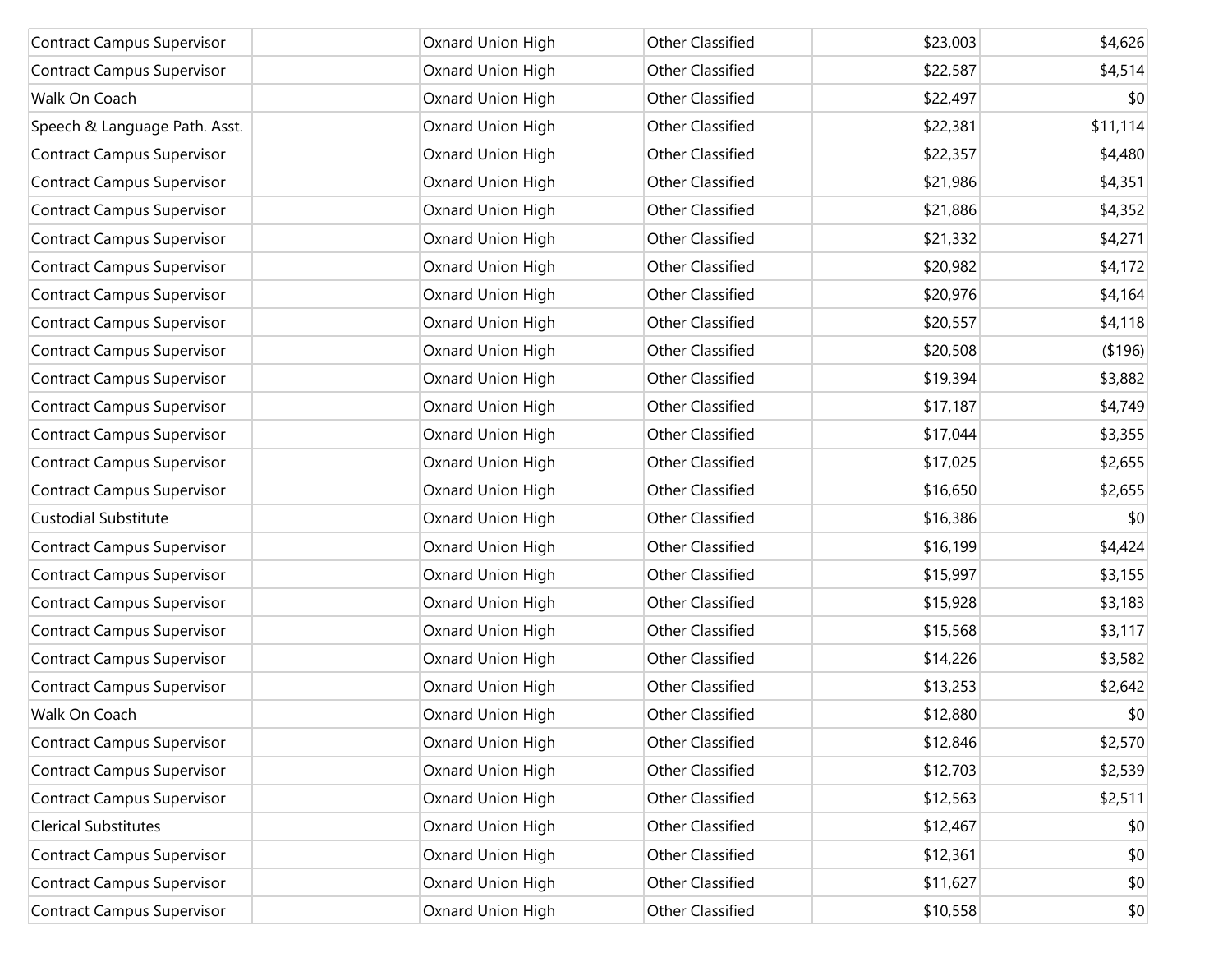| <b>Clerical Substitutes</b>   | Oxnard Union High | <b>Other Classified</b> | \$10,361 | \$0     |
|-------------------------------|-------------------|-------------------------|----------|---------|
| Walk On Coach                 | Oxnard Union High | <b>Other Classified</b> | \$10,328 | \$2,037 |
| <b>Custodial Substitute</b>   | Oxnard Union High | <b>Other Classified</b> | \$10,310 | \$2,038 |
| <b>Custodial Substitute</b>   | Oxnard Union High | <b>Other Classified</b> | \$10,274 | \$350   |
| Walk On Coach                 | Oxnard Union High | <b>Other Classified</b> | \$9,583  | \$1,603 |
| <b>Clerical Substitutes</b>   | Oxnard Union High | Other Classified        | \$9,516  | \$0     |
| <b>Custodial Substitute</b>   | Oxnard Union High | <b>Other Classified</b> | \$9,454  | \$0     |
| Walk On Coach                 | Oxnard Union High | <b>Other Classified</b> | \$9,443  | \$0     |
| <b>Custodial Substitute</b>   | Oxnard Union High | <b>Other Classified</b> | \$9,418  | \$0     |
| <b>Custodial Substitute</b>   | Oxnard Union High | <b>Other Classified</b> | \$9,410  | \$0     |
| Walk On Coach                 | Oxnard Union High | <b>Other Classified</b> | \$9,232  | \$0     |
| <b>Testing Team</b>           | Oxnard Union High | Other Classified        | \$9,038  | \$0     |
| Assistant Pool Manager        | Oxnard Union High | <b>Other Classified</b> | \$8,956  | \$0     |
| Speech & Language Path. Asst. | Oxnard Union High | <b>Other Classified</b> | \$8,821  | \$4,967 |
| Walk On Coach                 | Oxnard Union High | <b>Other Classified</b> | \$8,560  | \$1,464 |
| <b>Testing Team</b>           | Oxnard Union High | <b>Other Classified</b> | \$8,397  | \$0     |
| <b>Board Member</b>           | Oxnard Union High | <b>Other Classified</b> | \$8,046  | \$0     |
| <b>Board Member</b>           | Oxnard Union High | Other Classified        | \$8,046  | \$0     |
| <b>Board Member</b>           | Oxnard Union High | <b>Other Classified</b> | \$8,046  | \$0     |
| <b>Board Member</b>           | Oxnard Union High | Other Classified        | \$8,046  | \$0     |
| <b>Board Member</b>           | Oxnard Union High | <b>Other Classified</b> | \$8,046  | \$0     |
| Walk On Coach                 | Oxnard Union High | Other Classified        | \$7,909  | \$831   |
| <b>Testing Team</b>           | Oxnard Union High | Other Classified        | \$7,830  | \$0     |
| Walk On Coach                 | Oxnard Union High | Other Classified        | \$7,783  | \$0     |
| Walk On Coach                 | Oxnard Union High | <b>Other Classified</b> | \$7,769  | \$0     |
| <b>Clerical Substitutes</b>   | Oxnard Union High | Other Classified        | \$7,755  | \$0     |
| Walk On Coach                 | Oxnard Union High | Other Classified        | \$7,679  | \$0     |
| Walk On Coach                 | Oxnard Union High | Other Classified        | \$7,619  | \$0     |
| Walk On Coach                 | Oxnard Union High | Other Classified        | \$7,554  | \$0     |
| <b>Custodial Substitute</b>   | Oxnard Union High | Other Classified        | \$7,552  | \$1,489 |
| <b>Clerical Substitutes</b>   | Oxnard Union High | Other Classified        | \$7,498  | \$1,517 |
| Avid Tutor                    | Oxnard Union High | Other Classified        | \$7,176  | \$1,299 |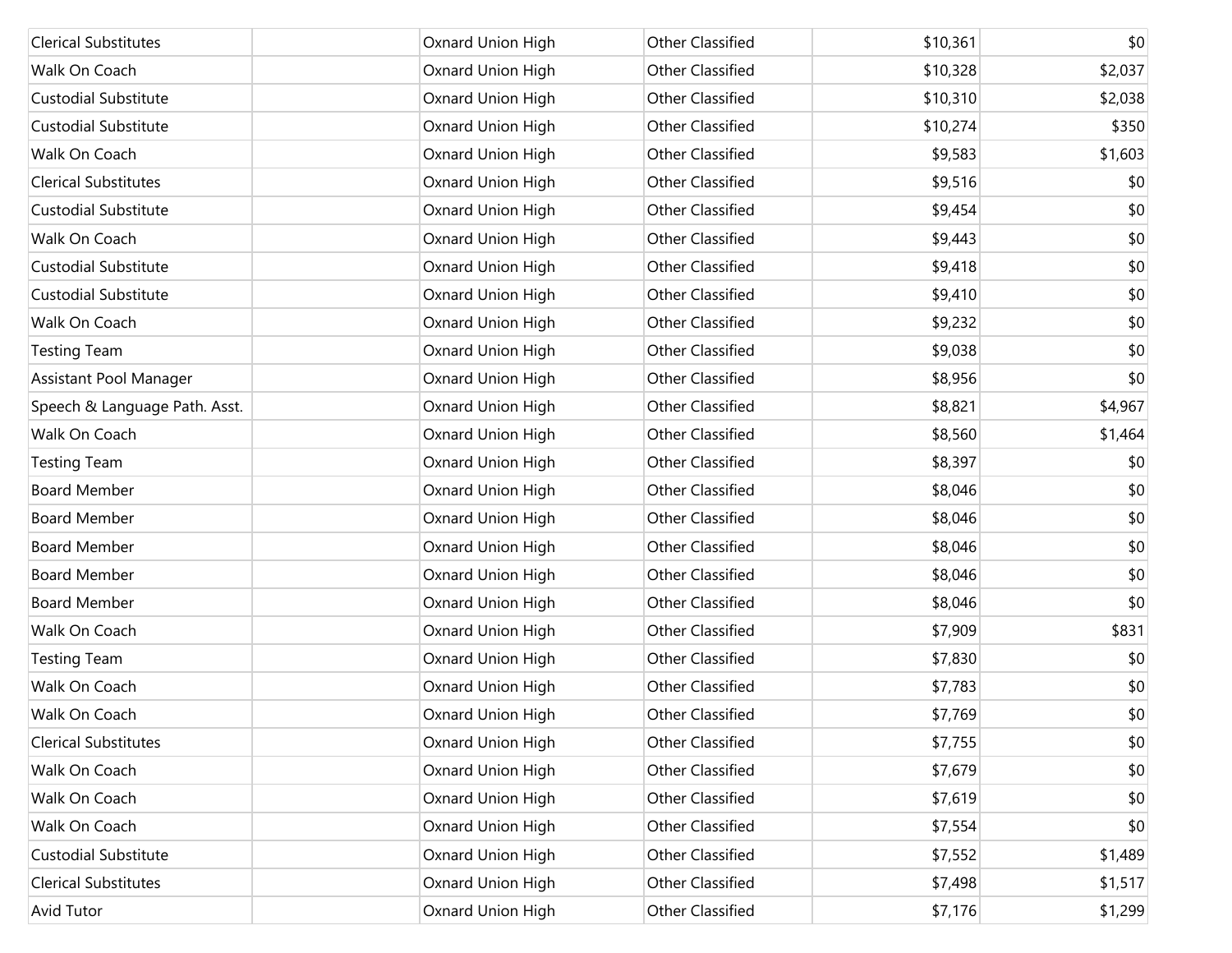| Walk On Coach                     | Oxnard Union High | <b>Other Classified</b> | \$6,861 | \$1,390 |
|-----------------------------------|-------------------|-------------------------|---------|---------|
| Walk On Coach                     | Oxnard Union High | <b>Other Classified</b> | \$6,721 | \$0     |
| Walk On Coach                     | Oxnard Union High | <b>Other Classified</b> | \$6,656 | \$1,343 |
| <b>Custodial Substitute</b>       | Oxnard Union High | <b>Other Classified</b> | \$6,490 | \$0     |
| Walk On Coach                     | Oxnard Union High | Other Classified        | \$6,471 | \$0     |
| Walk On Coach                     | Oxnard Union High | Other Classified        | \$6,155 | \$0     |
| Walk On Coach                     | Oxnard Union High | <b>Other Classified</b> | \$6,155 | \$0     |
| Walk On Coach                     | Oxnard Union High | Other Classified        | \$6,095 | \$0     |
| Walk On Coach                     | Oxnard Union High | <b>Other Classified</b> | \$6,095 | \$0     |
| Walk On Coach                     | Oxnard Union High | Other Classified        | \$5,813 | \$0     |
| <b>Contract Campus Supervisor</b> | Oxnard Union High | Other Classified        | \$5,625 | \$1,106 |
| <b>Avid Tutor</b>                 | Oxnard Union High | Other Classified        | \$5,422 | \$1,079 |
| <b>Campus Supervisors</b>         | Oxnard Union High | <b>Other Classified</b> | \$5,337 | \$0     |
| <b>Clerical Substitutes</b>       | Oxnard Union High | Other Classified        | \$5,274 | \$0     |
| <b>Avid Tutor</b>                 | Oxnard Union High | <b>Other Classified</b> | \$5,155 | \$0     |
| <b>Testing Team</b>               | Oxnard Union High | Other Classified        | \$5,115 | \$0     |
| Walk On Coach                     | Oxnard Union High | <b>Other Classified</b> | \$5,092 | \$0     |
| Walk On Coach                     | Oxnard Union High | Other Classified        | \$5,090 | \$0     |
| Walk On Coach                     | Oxnard Union High | <b>Other Classified</b> | \$5,047 | \$0     |
| <b>Avid Tutor</b>                 | Oxnard Union High | Other Classified        | \$4,963 | \$0     |
| Walk On Coach                     | Oxnard Union High | <b>Other Classified</b> | \$4,896 | \$966   |
| <b>Licensed Vocational Nurse</b>  | Oxnard Union High | Other Classified        | \$4,765 | \$739   |
| Walk On Coach                     | Oxnard Union High | Other Classified        | \$4,721 | \$0     |
| Walk On Coach                     | Oxnard Union High | Other Classified        | \$4,721 | \$0     |
| Walk On Coach                     | Oxnard Union High | <b>Other Classified</b> | \$4,721 | \$0     |
| <b>Testing Team</b>               | Oxnard Union High | Other Classified        | \$4,703 | \$0     |
| <b>Avid Tutor</b>                 | Oxnard Union High | Other Classified        | \$4,668 | \$0     |
| Walk On Coach                     | Oxnard Union High | Other Classified        | \$4,641 | \$262   |
| Walk On Coach                     | Oxnard Union High | Other Classified        | \$4,571 | \$0     |
| Walk On Coach                     | Oxnard Union High | Other Classified        | \$4,571 | \$0     |
| Walk On Coach                     | Oxnard Union High | Other Classified        | \$4,571 | \$0     |
| Walk On Coach                     | Oxnard Union High | Other Classified        | \$4,571 | \$0     |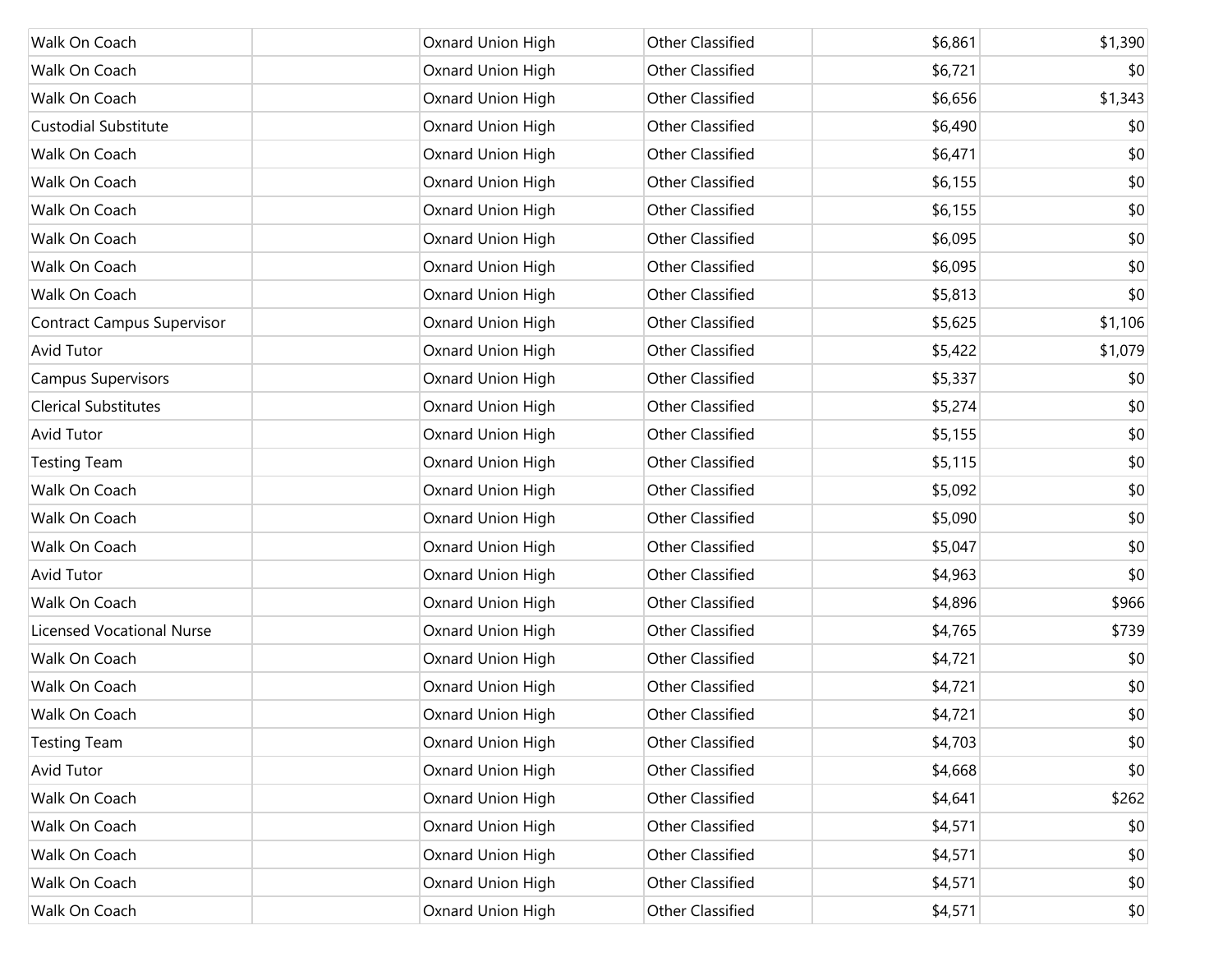| Walk On Coach                     | Oxnard Union High | <b>Other Classified</b> | \$4,571 | \$0   |
|-----------------------------------|-------------------|-------------------------|---------|-------|
| Walk On Coach                     | Oxnard Union High | <b>Other Classified</b> | \$4,571 | \$902 |
| Walk On Coach                     | Oxnard Union High | <b>Other Classified</b> | \$4,571 | \$0   |
| Walk On Coach                     | Oxnard Union High | <b>Other Classified</b> | \$4,571 | \$0   |
| Walk On Coach                     | Oxnard Union High | <b>Other Classified</b> | \$4,571 | \$0   |
| Walk On Coach                     | Oxnard Union High | <b>Other Classified</b> | \$4,571 | \$0   |
| Walk On Coach                     | Oxnard Union High | <b>Other Classified</b> | \$4,571 | \$0   |
| Walk On Coach                     | Oxnard Union High | <b>Other Classified</b> | \$4,571 | \$0   |
| Walk On Coach                     | Oxnard Union High | <b>Other Classified</b> | \$4,571 | \$0   |
| Walk On Coach                     | Oxnard Union High | <b>Other Classified</b> | \$4,571 | \$902 |
| Walk On Coach                     | Oxnard Union High | <b>Other Classified</b> | \$4,571 | \$902 |
| Walk On Coach                     | Oxnard Union High | <b>Other Classified</b> | \$4,571 | \$0   |
| Walk On Coach                     | Oxnard Union High | <b>Other Classified</b> | \$4,505 | \$0   |
| Assistant Pool Manager            | Oxnard Union High | <b>Other Classified</b> | \$4,504 | \$0   |
| <b>Avid Tutor</b>                 | Oxnard Union High | <b>Other Classified</b> | \$4,449 | \$0   |
| Assistant Pool Manager            | Oxnard Union High | <b>Other Classified</b> | \$4,388 | \$865 |
| <b>Clerical Substitutes</b>       | Oxnard Union High | <b>Other Classified</b> | \$4,302 | \$0   |
| <b>Contract Campus Supervisor</b> | Oxnard Union High | <b>Other Classified</b> | \$4,211 | \$825 |
| <b>Contract Campus Supervisor</b> | Oxnard Union High | <b>Other Classified</b> | \$4,210 | \$830 |
| Walk On Coach                     | Oxnard Union High | <b>Other Classified</b> | \$4,142 | \$0   |
| <b>Clerical Substitutes</b>       | Oxnard Union High | <b>Other Classified</b> | \$4,090 | \$0   |
| Walk On Coach                     | Oxnard Union High | <b>Other Classified</b> | \$4,048 | \$0   |
| <b>Custodial Substitute</b>       | Oxnard Union High | <b>Other Classified</b> | \$4,032 | \$0   |
| <b>Avid Tutor</b>                 | Oxnard Union High | <b>Other Classified</b> | \$3,972 | \$0   |
| Avid Tutor                        | Oxnard Union High | <b>Other Classified</b> | \$3,867 | \$0   |
| Walk On Coach                     | Oxnard Union High | Other Classified        | \$3,847 | \$0   |
| Custodial Substitute              | Oxnard Union High | Other Classified        | \$3,838 | \$0   |
| Walk On Coach                     | Oxnard Union High | Other Classified        | \$3,813 | \$0   |
| Custodial Substitute              | Oxnard Union High | Other Classified        | \$3,800 | \$0   |
| Custodial Substitute              | Oxnard Union High | Other Classified        | \$3,794 | \$0   |
| <b>Clerical Substitutes</b>       | Oxnard Union High | Other Classified        | \$3,783 | \$0   |
| Walk On Coach                     | Oxnard Union High | Other Classified        | \$3,747 | \$0   |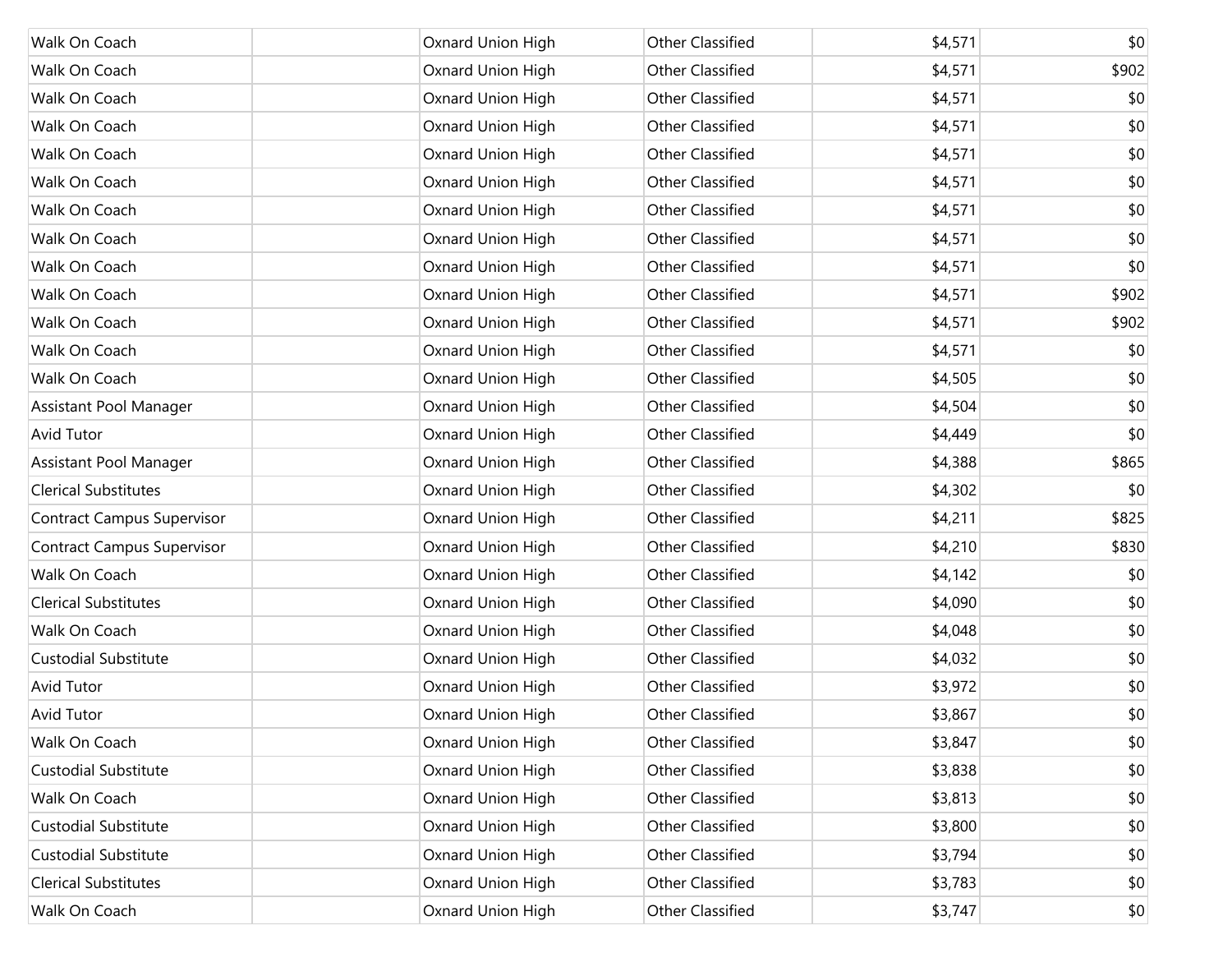| Walk On Coach                         | Oxnard Union High | Other Classified        | \$3,741 | \$0   |
|---------------------------------------|-------------------|-------------------------|---------|-------|
| Walk On Coach                         | Oxnard Union High | <b>Other Classified</b> | \$3,740 | \$0   |
| Walk On Coach                         | Oxnard Union High | Other Classified        | \$3,740 | \$0   |
| Walk On Coach                         | Oxnard Union High | <b>Other Classified</b> | \$3,740 | \$0   |
| Walk On Coach                         | Oxnard Union High | <b>Other Classified</b> | \$3,740 | \$0   |
| Walk On Coach                         | Oxnard Union High | Other Classified        | \$3,740 | \$738 |
| Walk On Coach                         | Oxnard Union High | Other Classified        | \$3,740 | \$0   |
| Walk On Coach                         | Oxnard Union High | Other Classified        | \$3,740 | \$640 |
| Walk On Coach                         | Oxnard Union High | <b>Other Classified</b> | \$3,740 | \$0   |
| Walk On Coach                         | Oxnard Union High | <b>Other Classified</b> | \$3,740 | \$0   |
| Walk On Coach                         | Oxnard Union High | <b>Other Classified</b> | \$3,707 | \$0   |
| <b>Avid Tutor</b>                     | Oxnard Union High | Other Classified        | \$3,695 | \$0   |
| Walk On Coach                         | Oxnard Union High | Other Classified        | \$3,667 | \$0   |
| <b>Clerical Substitutes</b>           | Oxnard Union High | Other Classified        | \$3,620 | \$714 |
| <b>Custodial Substitute</b>           | Oxnard Union High | Other Classified        | \$3,464 | \$0   |
| Walk On Coach                         | Oxnard Union High | Other Classified        | \$3,394 | \$0   |
| <b>Avid Tutor</b>                     | Oxnard Union High | Other Classified        | \$3,342 | \$0   |
| <b>Custodial Substitute</b>           | Oxnard Union High | Other Classified        | \$3,332 | \$0   |
| <b>Custodial Substitute</b>           | Oxnard Union High | Other Classified        | \$3,262 | \$0   |
| <b>Custodial Substitute</b>           | Oxnard Union High | Other Classified        | \$3,199 | \$631 |
| <b>Avid Tutor</b>                     | Oxnard Union High | Other Classified        | \$3,199 | \$0   |
| Walk On Coach                         | Oxnard Union High | Other Classified        | \$3,107 | \$0   |
| Walk On Coach                         | Oxnard Union High | Other Classified        | \$3,107 | \$0   |
| <b>Nutrition Services Substitutes</b> | Oxnard Union High | Other Classified        | \$3,105 | \$0   |
| <b>Avid Tutor</b>                     | Oxnard Union High | <b>Other Classified</b> | \$3,100 | \$0   |
| <b>Custodial Substitute</b>           | Oxnard Union High | Other Classified        | \$3,068 | \$0   |
| Walk On Coach                         | Oxnard Union High | Other Classified        | \$3,048 | \$0   |
| Walk On Coach                         | Oxnard Union High | Other Classified        | \$3,048 | \$0   |
| Walk On Coach                         | Oxnard Union High | Other Classified        | \$3,048 | \$0   |
| Walk On Coach                         | Oxnard Union High | Other Classified        | \$3,048 | \$0   |
| Walk On Coach                         | Oxnard Union High | Other Classified        | \$3,048 | \$0   |
| Walk On Coach                         | Oxnard Union High | Other Classified        | \$3,048 | \$0   |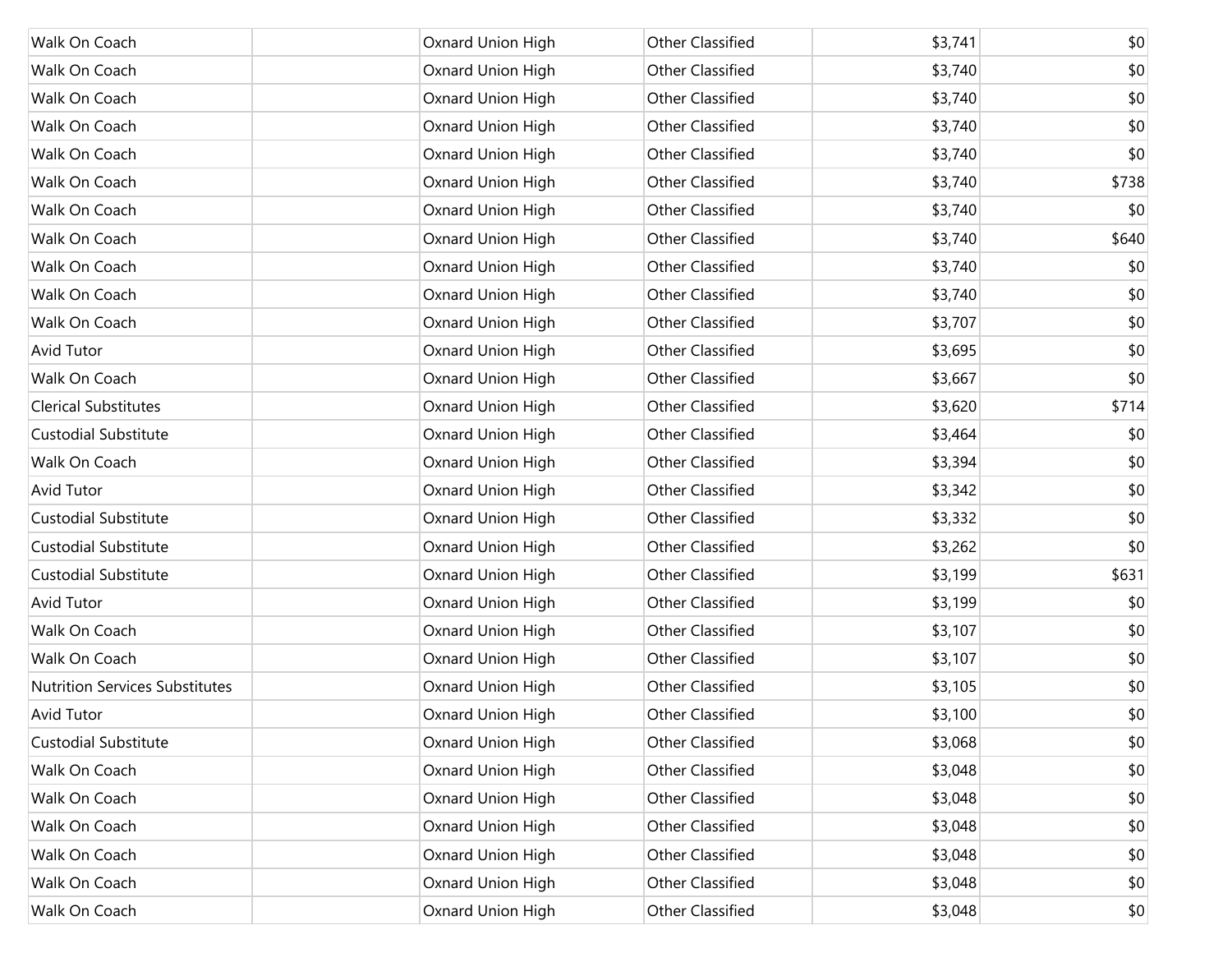| Walk On Coach          | Oxnard Union High        | Other Classified        | \$3,048 | \$0     |
|------------------------|--------------------------|-------------------------|---------|---------|
| Walk On Coach          | Oxnard Union High        | Other Classified        | \$3,048 | \$0     |
| Walk On Coach          | Oxnard Union High        | Other Classified        | \$3,048 | \$0     |
| Walk On Coach          | Oxnard Union High        | Other Classified        | \$3,048 | \$0     |
| Walk On Coach          | Oxnard Union High        | Other Classified        | \$3,048 | \$0     |
| Walk On Coach          | Oxnard Union High        | Other Classified        | \$3,048 | \$0     |
| Walk On Coach          | Oxnard Union High        | Other Classified        | \$3,048 | \$0     |
| Walk On Coach          | Oxnard Union High        | Other Classified        | \$3,048 | \$0     |
| Walk On Coach          | Oxnard Union High        | Other Classified        | \$3,048 | \$521   |
| Walk On Coach          | Oxnard Union High        | Other Classified        | \$3,048 | \$0     |
| Walk On Coach          | Oxnard Union High        | Other Classified        | \$3,048 | \$0     |
| Walk On Coach          | Oxnard Union High        | Other Classified        | \$3,048 | (\$361) |
| Walk On Coach          | Oxnard Union High        | Other Classified        | \$3,048 | \$601   |
| Walk On Coach          | Oxnard Union High        | Other Classified        | \$3,048 | \$0     |
| Walk On Coach          | Oxnard Union High        | Other Classified        | \$3,048 | (\$540) |
| Walk On Coach          | Oxnard Union High        | Other Classified        | \$3,048 | \$521   |
| Walk On Coach          | Oxnard Union High        | Other Classified        | \$3,048 | \$0     |
| Walk On Coach          | Oxnard Union High        | Other Classified        | \$3,048 | \$0     |
| Walk On Coach          | Oxnard Union High        | Other Classified        | \$3,048 | \$0     |
| Walk On Coach          | Oxnard Union High        | Other Classified        | \$3,048 | \$0     |
| Walk On Coach          | Oxnard Union High        | Other Classified        | \$3,048 | \$0     |
| Walk On Coach          | Oxnard Union High        | Other Classified        | \$3,048 | \$0     |
| Walk On Coach          | Oxnard Union High        | Other Classified        | \$3,048 | \$0     |
| Walk On Coach          | Oxnard Union High        | Other Classified        | \$3,048 | \$0     |
| Walk On Coach          | <b>Oxnard Union High</b> | <b>Other Classified</b> | \$3,048 | \$0     |
| Walk On Coach          | Oxnard Union High        | Other Classified        | \$3,048 | \$0     |
| Walk On Coach          | Oxnard Union High        | Other Classified        | \$3,047 | \$0     |
| Walk On Coach          | Oxnard Union High        | Other Classified        | \$3,047 | \$0     |
| Walk On Coach          | Oxnard Union High        | Other Classified        | \$3,047 | \$0     |
| Walk On Coach          | Oxnard Union High        | Other Classified        | \$3,047 | \$0     |
| Walk On Coach          | Oxnard Union High        | Other Classified        | \$3,047 | \$0     |
| Assistant Pool Manager | Oxnard Union High        | Other Classified        | \$3,039 | \$0     |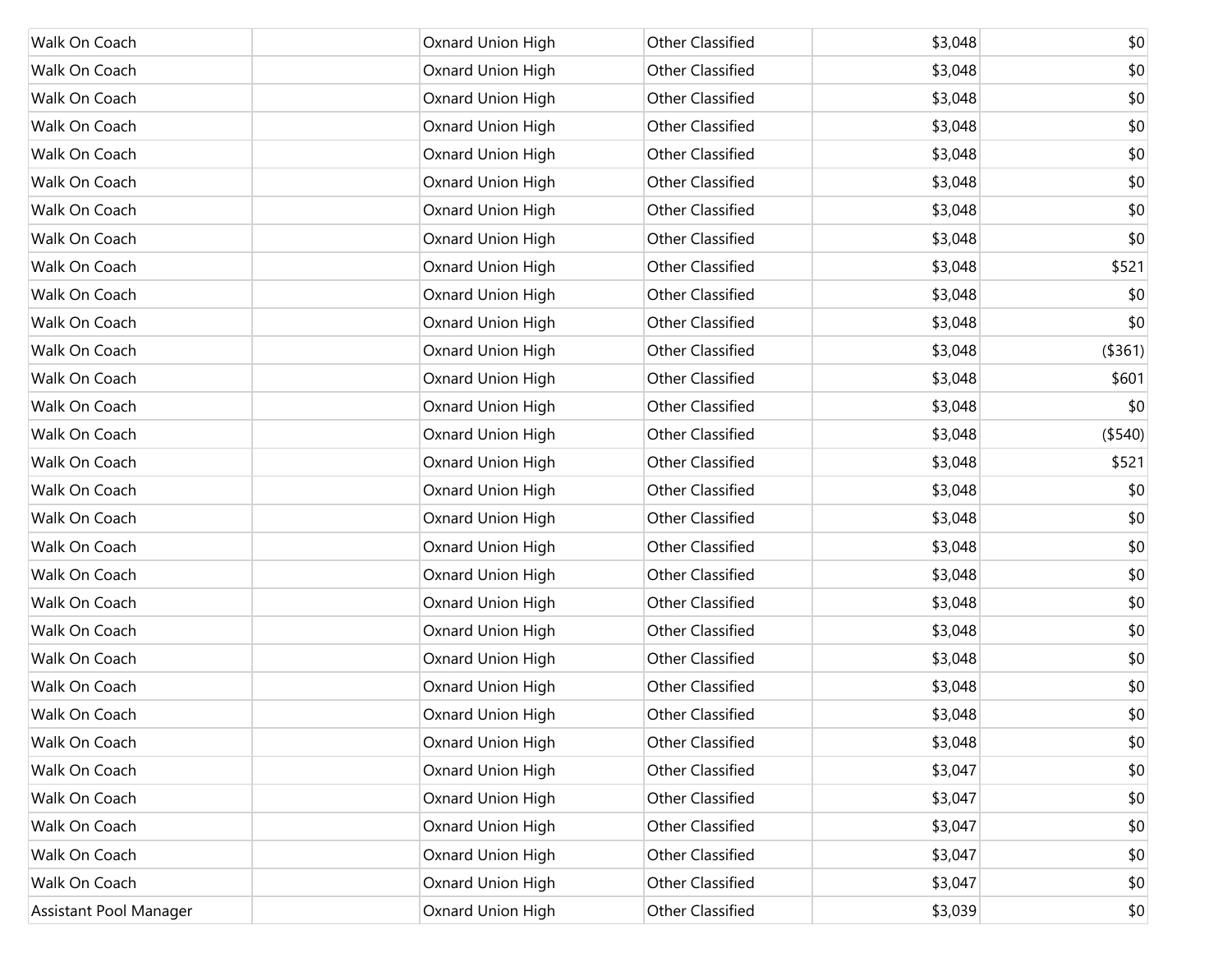| Walk On Coach                         | Oxnard Union High | <b>Other Classified</b> | \$3,000 | \$0   |
|---------------------------------------|-------------------|-------------------------|---------|-------|
| Walk On Coach                         | Oxnard Union High | <b>Other Classified</b> | \$2,988 | \$0   |
| Avid Tutor                            | Oxnard Union High | <b>Other Classified</b> | \$2,953 | \$0   |
| Walk On Coach                         | Oxnard Union High | <b>Other Classified</b> | \$2,950 | \$0   |
| Assistant Pool Manager                | Oxnard Union High | <b>Other Classified</b> | \$2,933 | \$0   |
| Walk On Coach                         | Oxnard Union High | <b>Other Classified</b> | \$2,910 | \$0   |
| <b>Avid Tutor</b>                     | Oxnard Union High | <b>Other Classified</b> | \$2,891 | \$0   |
| Assistant Pool Manager                | Oxnard Union High | <b>Other Classified</b> | \$2,889 | \$0   |
| <b>Avid Tutor</b>                     | Oxnard Union High | <b>Other Classified</b> | \$2,869 | \$0   |
| <b>Custodial Substitute</b>           | Oxnard Union High | <b>Other Classified</b> | \$2,813 | \$0   |
| <b>Avid Tutor</b>                     | Oxnard Union High | <b>Other Classified</b> | \$2,731 | \$0   |
| <b>Avid Tutor</b>                     | Oxnard Union High | <b>Other Classified</b> | \$2,643 | \$0   |
| Assistant Pool Manager                | Oxnard Union High | <b>Other Classified</b> | \$2,562 | \$0   |
| Walk On Coach                         | Oxnard Union High | <b>Other Classified</b> | \$2,550 | \$0   |
| Avid Tutor                            | Oxnard Union High | <b>Other Classified</b> | \$2,515 | \$0   |
| Walk On Coach                         | Oxnard Union High | <b>Other Classified</b> | \$2,500 | \$503 |
| Walk On Coach                         | Oxnard Union High | <b>Other Classified</b> | \$2,500 | \$0   |
| Walk On Coach                         | Oxnard Union High | <b>Other Classified</b> | \$2,408 | \$0   |
| Assistant Pool Manager                | Oxnard Union High | <b>Other Classified</b> | \$2,393 | \$0   |
| <b>Testing Team</b>                   | Oxnard Union High | Other Classified        | \$2,295 | \$0   |
| <b>Nutrition Services Substitutes</b> | Oxnard Union High | <b>Other Classified</b> | \$2,158 | \$0   |
| <b>Clerical Substitutes</b>           | Oxnard Union High | <b>Other Classified</b> | \$2,074 | \$0   |
| <b>Nutrition Services Substitutes</b> | Oxnard Union High | <b>Other Classified</b> | \$2,065 | \$0   |
| <b>Nutrition Services Substitutes</b> | Oxnard Union High | <b>Other Classified</b> | \$2,013 | \$0   |
| Walk On Coach                         | Oxnard Union High | <b>Other Classified</b> | \$2,000 | \$0   |
| Walk On Coach                         | Oxnard Union High | <b>Other Classified</b> | \$2,000 | \$0   |
| Walk On Coach                         | Oxnard Union High | Other Classified        | \$2,000 | \$0   |
| Walk On Coach                         | Oxnard Union High | Other Classified        | \$2,000 | \$0   |
| Walk On Coach                         | Oxnard Union High | Other Classified        | \$2,000 | \$0   |
| <b>Nutrition Services Substitutes</b> | Oxnard Union High | Other Classified        | \$1,996 | \$0   |
| Nutrition Services Substitutes        | Oxnard Union High | Other Classified        | \$1,987 | \$0   |
| Walk On Coach                         | Oxnard Union High | Other Classified        | \$1,943 | \$0   |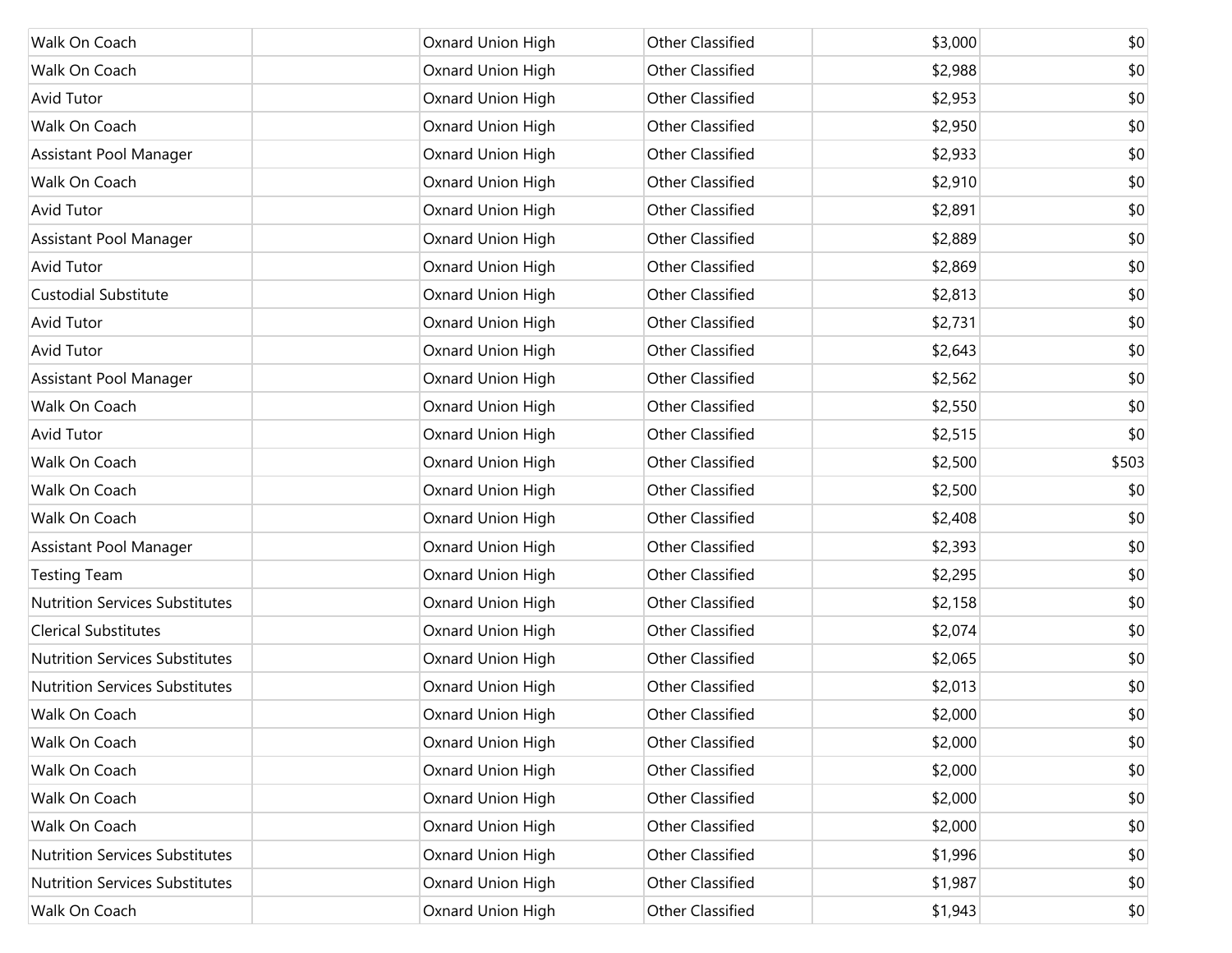| Walk On Coach                         | Oxnard Union High | Other Classified | \$1,943 | \$0     |
|---------------------------------------|-------------------|------------------|---------|---------|
| Walk On Coach                         | Oxnard Union High | Other Classified | \$1,943 | \$0     |
| Walk On Coach                         | Oxnard Union High | Other Classified | \$1,907 | \$0     |
| Walk On Coach                         | Oxnard Union High | Other Classified | \$1,870 | \$0     |
| Walk On Coach                         | Oxnard Union High | Other Classified | \$1,833 | \$0     |
| Walk On Coach                         | Oxnard Union High | Other Classified | \$1,824 | \$0     |
| Walk On Coach                         | Oxnard Union High | Other Classified | \$1,824 | \$0     |
| <b>Nutrition Services Substitutes</b> | Oxnard Union High | Other Classified | \$1,788 | \$0     |
| Walk On Coach                         | Oxnard Union High | Other Classified | \$1,736 | \$49    |
| <b>Testing Team</b>                   | Oxnard Union High | Other Classified | \$1,710 | \$0     |
| Walk On Coach                         | Oxnard Union High | Other Classified | \$1,597 | \$0     |
| Walk On Coach                         | Oxnard Union High | Other Classified | \$1,554 | \$0     |
| Walk On Coach                         | Oxnard Union High | Other Classified | \$1,536 | \$0     |
| Walk On Coach                         | Oxnard Union High | Other Classified | \$1,524 | \$0     |
| Walk On Coach                         | Oxnard Union High | Other Classified | \$1,524 | \$0     |
| Walk On Coach                         | Oxnard Union High | Other Classified | \$1,524 | (\$994) |
| Walk On Coach                         | Oxnard Union High | Other Classified | \$1,524 | \$0     |
| <b>Custodial Substitute</b>           | Oxnard Union High | Other Classified | \$1,512 | \$0     |
| Walk On Coach                         | Oxnard Union High | Other Classified | \$1,500 | \$0     |
| Walk On Coach                         | Oxnard Union High | Other Classified | \$1,500 | \$0     |
| Walk On Coach                         | Oxnard Union High | Other Classified | \$1,500 | \$0     |
| Walk On Coach                         | Oxnard Union High | Other Classified | \$1,500 | \$0     |
| Walk On Coach                         | Oxnard Union High | Other Classified | \$1,500 | \$0     |
| <b>Custodial Substitute</b>           | Oxnard Union High | Other Classified | \$1,413 | \$0     |
| Walk On Coach                         | Oxnard Union High | Other Classified | \$1,400 | \$0     |
| <b>Avid Tutor</b>                     | Oxnard Union High | Other Classified | \$1,291 | \$0     |
| <b>Clerical Substitutes</b>           | Oxnard Union High | Other Classified | \$1,286 | \$0     |
| <b>Contract Campus Supervisor</b>     | Oxnard Union High | Other Classified | \$1,243 | \$0     |
| Walk On Coach                         | Oxnard Union High | Other Classified | \$1,219 | \$0     |
| <b>Custodial Substitute</b>           | Oxnard Union High | Other Classified | \$1,207 | \$0     |
| Walk On Coach                         | Oxnard Union High | Other Classified | \$1,196 | \$0     |
| <b>Clerical Substitutes</b>           | Oxnard Union High | Other Classified | \$1,157 | \$0     |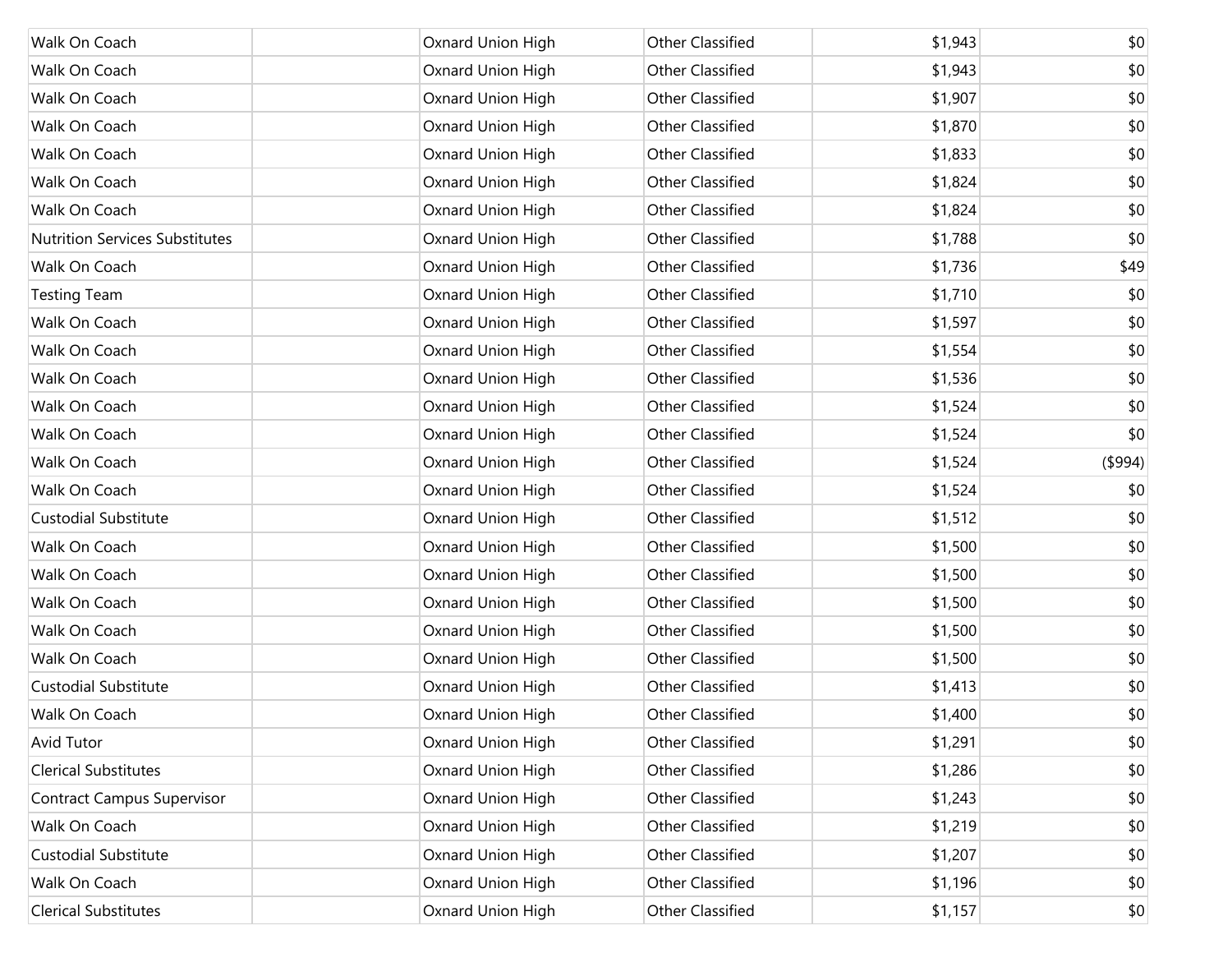| Avid Tutor                            | Oxnard Union High | <b>Other Classified</b> | \$1,080 | \$0   |
|---------------------------------------|-------------------|-------------------------|---------|-------|
| <b>Custodial Substitute</b>           | Oxnard Union High | <b>Other Classified</b> | \$1,066 | \$219 |
| Walk On Coach                         | Oxnard Union High | <b>Other Classified</b> | \$1,028 | \$203 |
| Walk On Coach                         | Oxnard Union High | <b>Other Classified</b> | \$1,014 | \$0   |
| Walk On Coach                         | Oxnard Union High | <b>Other Classified</b> | \$1,003 | \$0   |
| Walk On Coach                         | Oxnard Union High | <b>Other Classified</b> | \$1,000 | \$0   |
| Walk On Coach                         | Oxnard Union High | <b>Other Classified</b> | \$1,000 | \$0   |
| Walk On Coach                         | Oxnard Union High | <b>Other Classified</b> | \$936   | \$0   |
| Avid Tutor                            | Oxnard Union High | <b>Other Classified</b> | \$927   | \$0   |
| <b>Nutrition Services Substitutes</b> | Oxnard Union High | <b>Other Classified</b> | \$921   | \$0   |
| <b>Custodial Substitute</b>           | Oxnard Union High | <b>Other Classified</b> | \$916   | \$0   |
| <b>Nutrition Services Substitutes</b> | Oxnard Union High | <b>Other Classified</b> | \$885   | \$0   |
| <b>Nutrition Services Substitutes</b> | Oxnard Union High | <b>Other Classified</b> | \$840   | \$0   |
| <b>Campus Supervisors</b>             | Oxnard Union High | <b>Other Classified</b> | \$768   | \$0   |
| <b>Custodial Substitute</b>           | Oxnard Union High | <b>Other Classified</b> | \$764   | \$0   |
| Walk On Coach                         | Oxnard Union High | <b>Other Classified</b> | \$750   | \$0   |
| Walk On Coach                         | Oxnard Union High | <b>Other Classified</b> | \$750   | \$0   |
| Walk On Coach                         | Oxnard Union High | <b>Other Classified</b> | \$738   | \$0   |
| Walk On Coach                         | Oxnard Union High | <b>Other Classified</b> | \$702   | \$0   |
| <b>Contract Campus Supervisor</b>     | Oxnard Union High | <b>Other Classified</b> | \$668   | \$106 |
| <b>Custodial Substitute</b>           | Oxnard Union High | <b>Other Classified</b> | \$646   | \$0   |
| <b>Nutrition Services Substitutes</b> | Oxnard Union High | Other Classified        | \$645   | \$0   |
| <b>Clerical Substitutes</b>           | Oxnard Union High | <b>Other Classified</b> | \$589   | \$0   |
| Walk On Coach                         | Oxnard Union High | <b>Other Classified</b> | \$500   | \$0   |
| Walk On Coach                         | Oxnard Union High | <b>Other Classified</b> | \$500   | \$99  |
| <b>Nutrition Services Substitutes</b> | Oxnard Union High | Other Classified        | \$481   | \$95  |
| <b>Enrichment Assistant</b>           | Oxnard Union High | Other Classified        | \$460   | \$91  |
| <b>Enrichment Assistant</b>           | Oxnard Union High | Other Classified        | \$460   | \$91  |
| <b>Custodial Substitute</b>           | Oxnard Union High | Other Classified        | \$449   | \$89  |
| <b>Custodial Substitute</b>           | Oxnard Union High | Other Classified        | \$449   | \$0   |
| <b>Clerical Substitutes</b>           | Oxnard Union High | Other Classified        | \$442   | \$0   |
| Walk On Coach                         | Oxnard Union High | Other Classified        | \$400   | \$0   |